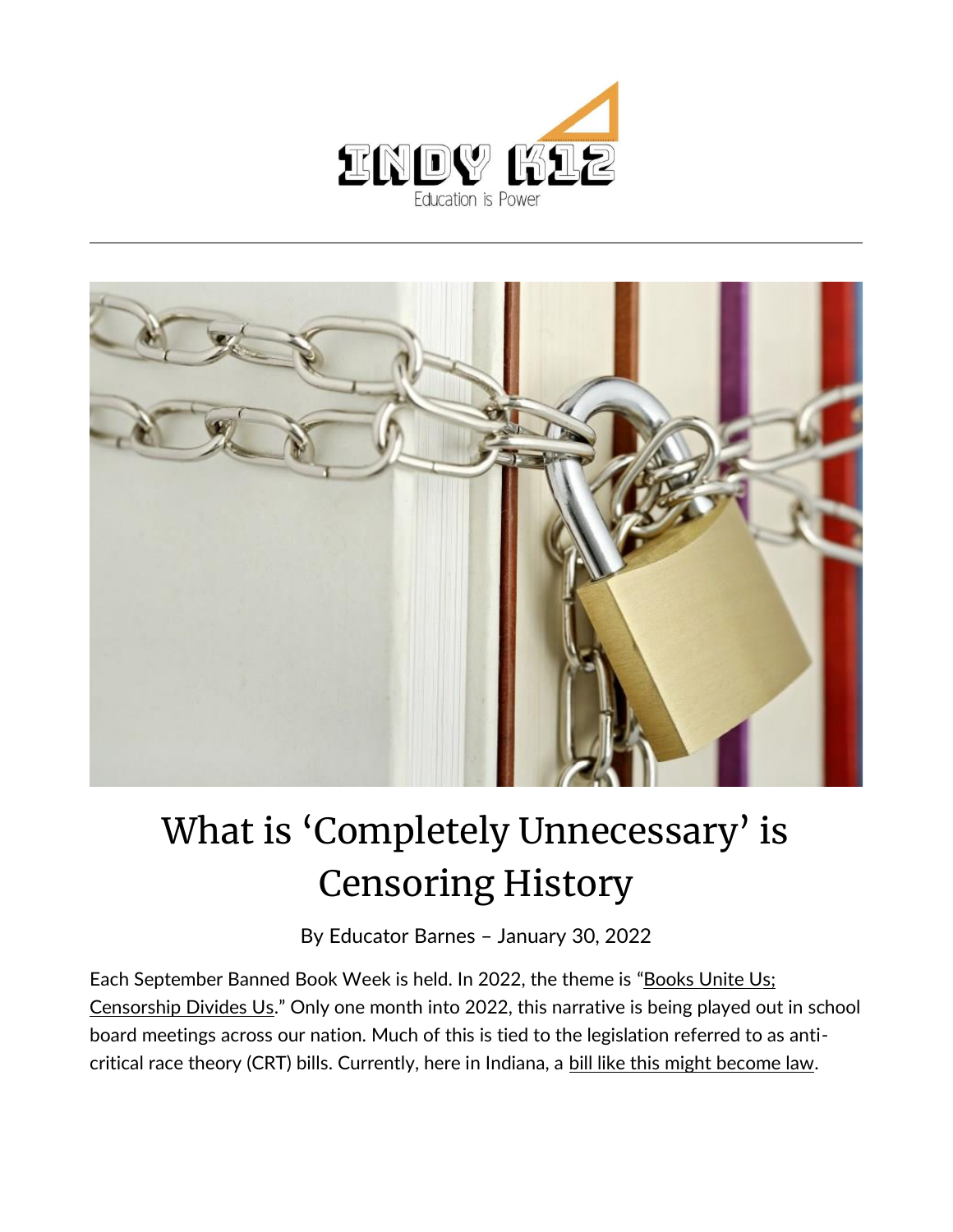Across the nation, the ramifications and the impact of these bills are being seen. Tennessee is [a state that has a law restricting what teachers can teach.](https://tn.chalkbeat.org/2021/11/19/22792435/crt-tennessee-rules-prohibited-racial-concepts-schwinn) The [list](https://s3.documentcloud.org/documents/20697058/tn-hb0580-amendment.pdf) includes 14 concepts. One way to help ensure, teachers abide by the law is by banning books to take the guesswork out of the equation for teachers. Recently, "Maus," a Pulitzer Prize-winning graphic novel by Art Spiegelman which details the story of his Polish Jewish parents' experience during the Holocaust and within a concentration camp has been [banned](https://www.huffpost.com/entry/maus-banned-tennessee-schools_n_61f1ef6de4b0061af25a079d?fbclid=IwAR1ACg6SvAH_wizuIF-aVpybqbZpCmMNtmnCJ_ZrHDUZlojFzYvuAyaF7eY) in Tennessee.

All McMinn County Board of Education voted to remove the books (there are two "Maus" books) from schools. One board member stated that he found parts of the books "completely unnecessary." It angers me to learn this book was banned and the reasons given as to why it was banned.

I learned about "Maus" early in my career as an English teacher. One of the topics my students were learning about is the Holocaust. The librarian at my school suggested "Maus." Although we did not read it as a whole group, it was one of several options for my students to read. Many students shared that the graphic novel made the topic easier to understand. Topics like the Holocaust are not easy to discuss. As an educator, I want to make topics as accessible as possible. This is why we need book diversity and not book censorship.

There are so many books that I have read where I have found parts unnecessary. If you have ever read a Dickens novel (and I love him as an author), you know that man can ramble on with all of his descriptions. I find them completely unnecessary, at times, but I do not think that my opinion about whether or not parts of a book should be included should influence which books are options for students.

I am so tired of hearing that texts and topics have to be removed from schools because people, who aren't even teaching the content, are uncomfortable. Where the hell were these concerned people when I was sitting in class learning about slavery? Was I uncomfortable? Yes. Did I need to know what happened in history? Yes.

It is hard for a teacher to predict how students will react. I have read books with students about the yellow fever, the Irish potato famine, and the Civil War. Students of all genders and racial backgrounds each had strong reactions to each of those topics. My job was not to make students believe what I believed about any of the events that occurred for these topics but to share the information objectively.